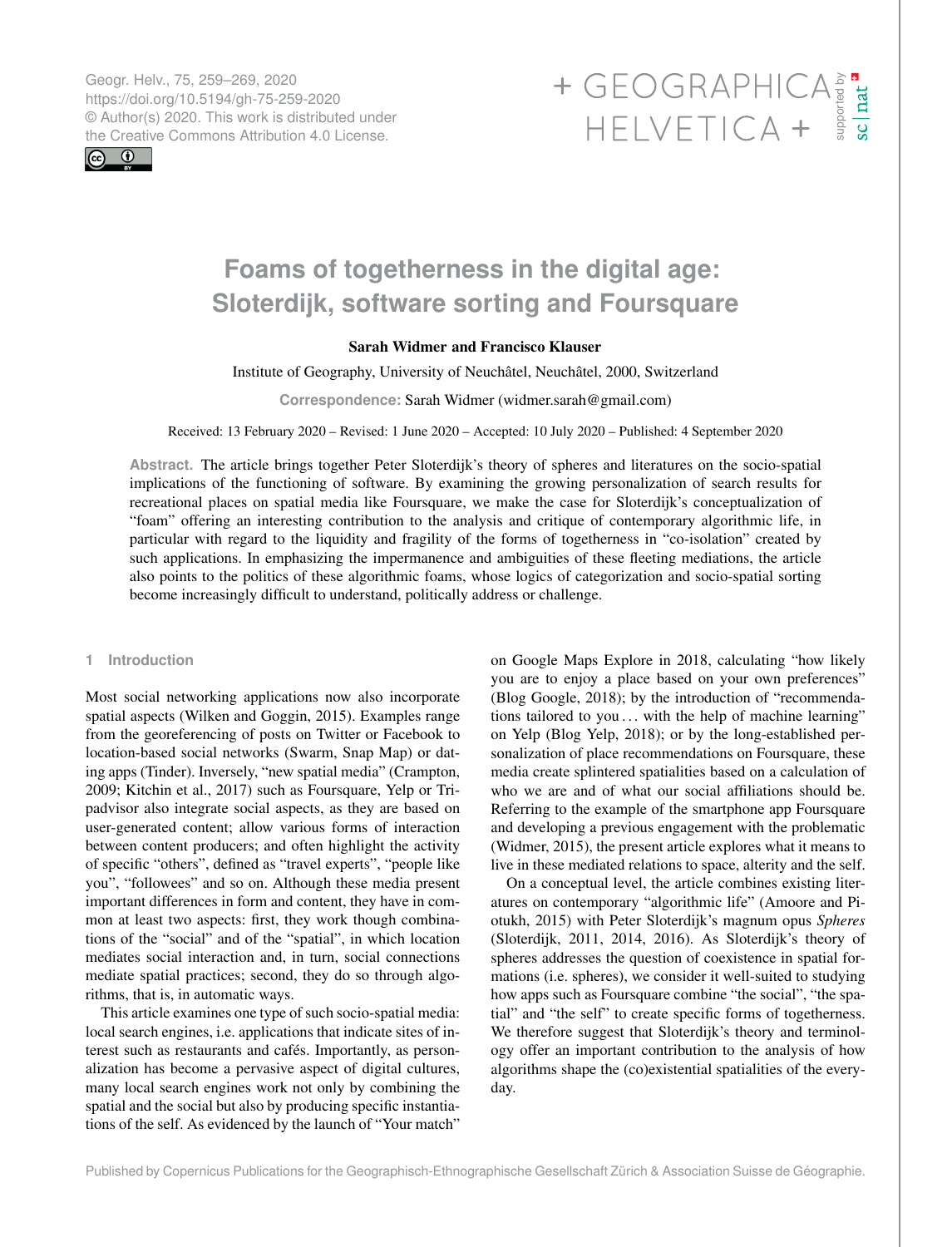More precisely, we dwell on the concept of "foams" – the third type of sphere addressed in the trilogy – which Sloterdijk uses to evoke our contemporary individualistic and post-holistic world. Foams are fragile, flexible and ephemeral spheres, where coexistence unfolds in a paradoxical state of co-isolation (i.e. individual spheres exist in a state of adjacency with each other, being, thus, neither completely isolated nor really connected). We therefore draw on the concepts of foams and co-isolation to address the spheres (both self-centred and dependent on the data produced by others) created by Foursquare's algorithms and their flexible and ephemeral nature. By focusing on how users experience these co-isolated and ephemeral spatialities, our article underlines the ambiguities arising from attempts to inhabit these fleeting realities. By pointing to this, we also aim to address the politics of these algorithmic foams, whose inconsistency and impossibility of being clearly grasped unveil a problematic aspect of the work performed by machine learning algorithms: the growing difficulty in understanding and in politically addressing their logics of categorization and sorting.

## **2 Questioning software sorting**

In recent years, a growing interdisciplinary literature has explored how software shapes the spaces of the everyday (Graham, 2005; Kitchin and Dodge, 2011; Thrift and French, 2002). This literature has problematized software as a "grammar of action" (Kitchin and Dodge, 2011:87) that is produced by and, in turn, reproduces specific classifications and orderings of reality and, as such, is intrinsically bound up with space (Klauser, 2017). More specifically, two complementary lines of enquiry have dealt with the socio-spatial implications of software.

For one, a number of scholars have explored the power issues inherent in the way software functions as a tool for socio-spatial sorting (Lyon, 2005; Murakami Wood and Graham, 2006). This work highlights and questions the exclusionary and discriminatory potential inherent in contemporary "governing through code" (Klauser et al., 2014). Geographically speaking, software is approached as a means of automatically demarcating rights to and through space, accessibilities and speeds, thus orchestrating spatial flows and presences in highly adaptable and differentiated, yet often fundamentally opaque and unequal, ways. As Graham (2005:564) stresses,

software sorting captures the crucial and often ignored role of code in directly, automatically and continuously allocating social or geographical access to all sorts of critical goods, services, life chances or mobility opportunities to certain social groups or geographical areas, often at the direct expense of others.

In addition to this first line of work, scholars have questioned the logics of self-referentiality conveyed by a number of applications (Pariser, 2011; Widmer, 2015). The starting point here is that software sorting – as we see it with the personalization of content on Facebook or Amazon but also in relation to a growing number of spatial media – works not only by profiling users via their digital history but also by connecting them to the digital activity of specific others: their social network and/or "calculated publics" (Gillespie, 2014), i.e. a group of other users identified through collaborative filtering methods as presenting similar purchase or frequentation behaviours as the user. Consequently, algorithms reproduce social aggregations that draw users with similar tastes and practices into "filter bubbles" (Pariser, 2011) in which they are confronted with content that corresponds to their pre-established interests and attitudes, thus reinforcing social polarization among like-minded people. This problematic also has crucial spatial implications in that it creates differing regimes of visibility of urban places for individuals and social groups, hence resulting in differing relations to both alterity and space (De Souza e Silva and Frith, 2012; Graham et al., 2013).

The two emerging key issues – software sorting and selfreferentiality – are, therefore, of fundamental importance if we are to understand and question how algorithms act in everyday life. Yet, the existing literature also presents a series of empirical and conceptual shortcomings beyond which we want to move.

First, by failing to provide truly empirical insights into how the agency of software is perceived, lived and possibly contested by people confronted by its actions, this literature has tended to reinforce the image of software as inherently powerful, coherent in its agency and unitary in its implications (Neyland, 2016; Ziewitz, 2016). Rather, in moving away from such an abstract stance on the agency of algorithms, we need accounts that consider "the ambivalence inherent in all technologies, the significant potential of contestation of, and resistance to, technology-supported forms of discrimination, and the deeply contingent nature of the process of appropriation of new technologies" (Coutard and Guy, 2007:713). By considering in empirical detail how "algorithms are lived with" (Beer, 2017:4) and imagined, gamed or contested by their users (Christin, 2017; Crawford, 2016), it is possible to balance pre-eminent narratives of the "powerful [algorithms] that rule, sort, govern, shape, or otherwise control our lives" (Ziewitz, 2016).

Second, it is also necessary to challenge the very conceptualizations and terminologies used for approaching the functioning and implications of algorithmic sorting and categorizing. As argued before, predominant narratives depicting algorithms as powerful entities that rule, sort and structure inequalities have implicitly referred to algorithms acting as a "law" (Lessig, 2006) that defines how we can live. Recently, however, different contributions have unsettled this representation of the functioning of algorithms and their effects as fixed, rigid and uniform (Kitchin, 2017:21; Klauser et al., 2014; Mackenzie, 2016; Ruppert, 2012). Cheney-Lippold ex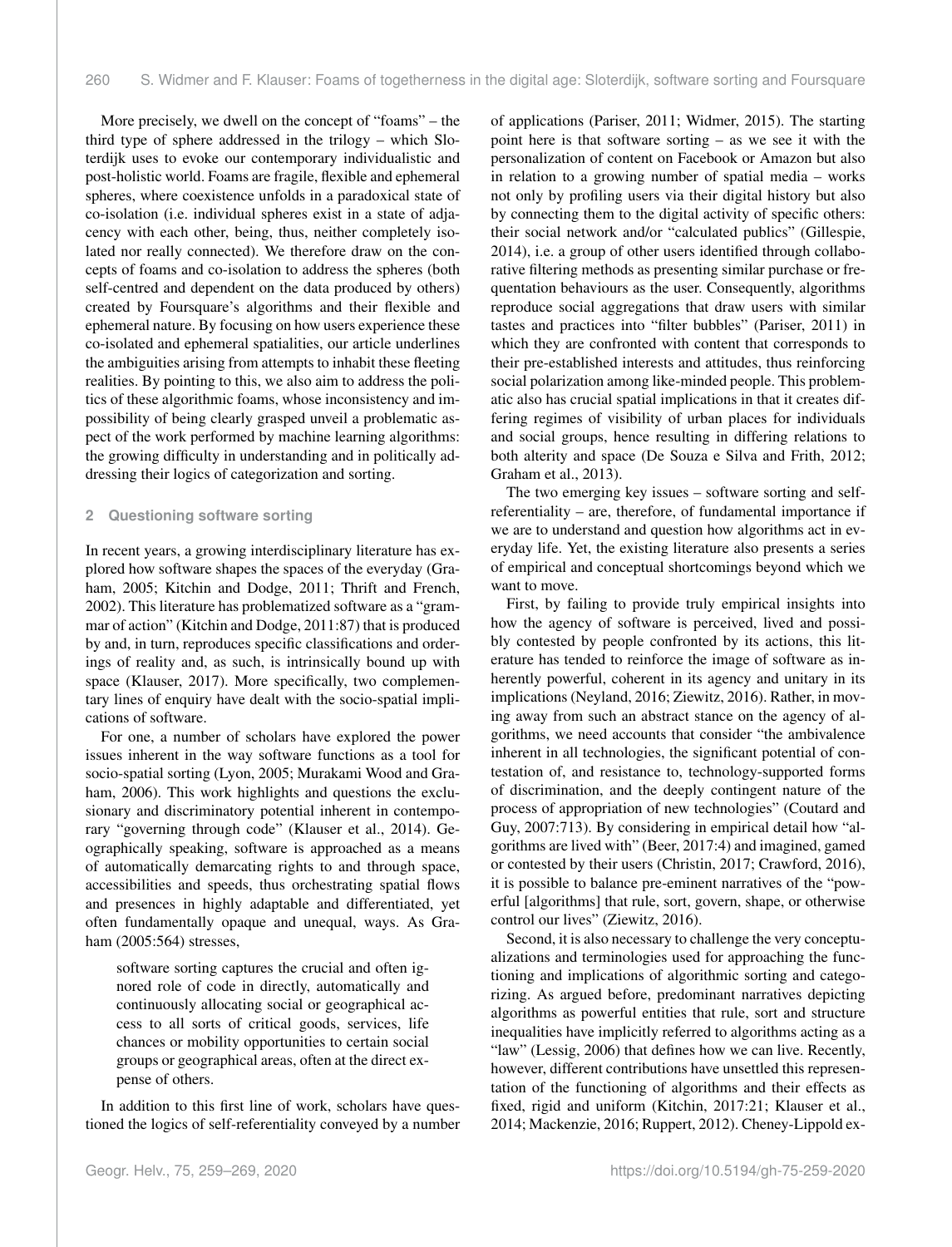plicitly turns away from the metaphor of the law defining "static norms of conduct" (Cheney-Lippold, 2011:168), by showing that the algorithmic categorization of consumer audiences in online marketing practices does not draw clear lines between categories (e.g. man or woman) but works by constantly redefining the boundaries of such categories in a fluid way as new data are continually being added to the system. Similarly, Ruppert (2012) and Mackenzie (2016) emphasize how the modes of knowing subjects and populations through large datasets have become post-demographic (i.e. based on the activities, tastes and movements of people as captured by their ever-accumulating digital traces) instead of being based on predefined and relatively immutable socio-demographic categories. Such accounts have made apparent that the image of code as a stable architecture is not always suitable for understanding and questioning the actions performed by algorithms on everyday life. As a result, these engagements test alternative metaphors or conceptual frameworks to describe the fleeting realities at stake: "topology" (Ruppert, 2012), "monad" (Mackenzie, 2016), "soft biopower" (Cheney-Lippold, 2011), "modulation" (Ruppert, 2012) or Foucauldian "security" (Klauser et al., 2014). In this article, we propose the concept of foams as an additional lens through which to approach these realities.

# **3 Ambiguities of algorithmic life**

This article builds on the two abovementioned moves away from the understandings of algorithms as inherently powerful and stable in their functioning and implications. Following the claim that the entanglements of algorithms with practice should be better considered, we propose to examine the lived side of "software-sorted geographies" (Graham, 2005) by way of an empirical study into the uses of the local search engine Foursquare. On this basis, drawing on the idea that these geographies are better understood as fluid and ephemeral realizations than as fixed and permanent enclosures, the article explores what it means to live in these fleeting realities. In other words, what this article aims to unveil is the possible ambiguities arising from a life in infinite modulations rather than in clear moulds – to use Deleuzian terminology (Deleuze, 1992:4).

Conceptually speaking, the article operationalizes Peter Sloterdijk's theory of spheres to investigate how Foursquare's algorithms shape the coexistential spatialities of the everyday. This further pursues the work of Evans (2015) who drew on Heidegger's and Sloterdijk's writings to study the uses of Foursquare as a location-based social network (LBSN). In his work, Evans already underlines how Foursquare, by connecting its user to others, allows a kind of "dwelling with" that can be interpreted through Sloterdijk's concept of spheres as shared spaces of perception and experience (Evans, 2015:75). If our own investigation builds on the one developed by Evans, it also differs from it in several important aspects. First, we focus on Foursquare's use as a personalized local search engine (and not as an LBSN), which we connect with literatures on software sorting, algorithmic personalization and the instabilities of algorithmic life. Second, we build more centrally on Sloterdijk's conceptualization of foam as an analytical lens that not only allows the technological production of inhabitable worlds to be described – a dimension already touched on by Evans – but also, and more fundamentally, permits the study of the unstable, fragile and ephemeral nature of these worldings. Foam, such is our basic assumption, enables us to address how coexistence unfolds in the fluidities and fragilities of contemporary algorithmic world creations. As such, it is particularly relevant for addressing not only the flexibility of algorithmic profiling and categorization but also the ambiguous relationalities of coexistence that unfold in these unstable and fleeting structures.

#### **4 Foursquare case study**

Our analysis draws on a case study, conducted between 2013 and 2014 in New York City. It focuses on the practices and perceptions of Explore, Foursquare's personalized local search engine, in use between 2011 and 2014 and forerunner of the current version of the app.

Launched in 2009, Foursquare primarily worked as a location-based game and social network relying on the creation of "check-ins" (location data) by users. From this first focus on gamification and social networking, the app's main purpose was successively redesigned, to develop a personalized local search engine, Explore, that would recommend places to go to in accordance with the user's history of location data, network of friends and similarity to other data producers or users. The functioning of Explore through combined logics of tracking and collaborative filtering still remains at the very core of the current so-called Foursquare City Guide app, which has, since 2014, become exclusively dedicated to local searching. This functioning is symptomatic of the profiling logics deployed for advertisement purposes in contemporary online consumer cultures and, as such, accounts for the study's exemplary value for understanding how these logics increasingly permeate everyday experiences of urban space. Furthermore, Foursquare is of immediate interest here in that it bears striking testimony not only to the intrinsic combination of the spatial and of the social as mentioned initially but also to the logics of subjectification that characterize today's "profiling machines" (Elmer, 2004).

The case study included 30 semi-structured interviews conducted with users of the app. New York City was chosen on the assumption that it would present an important base of users. New York is not only the city in which the app was created and popularized in the first place but also, given the volume and dynamism of the city's amenities, a context deemed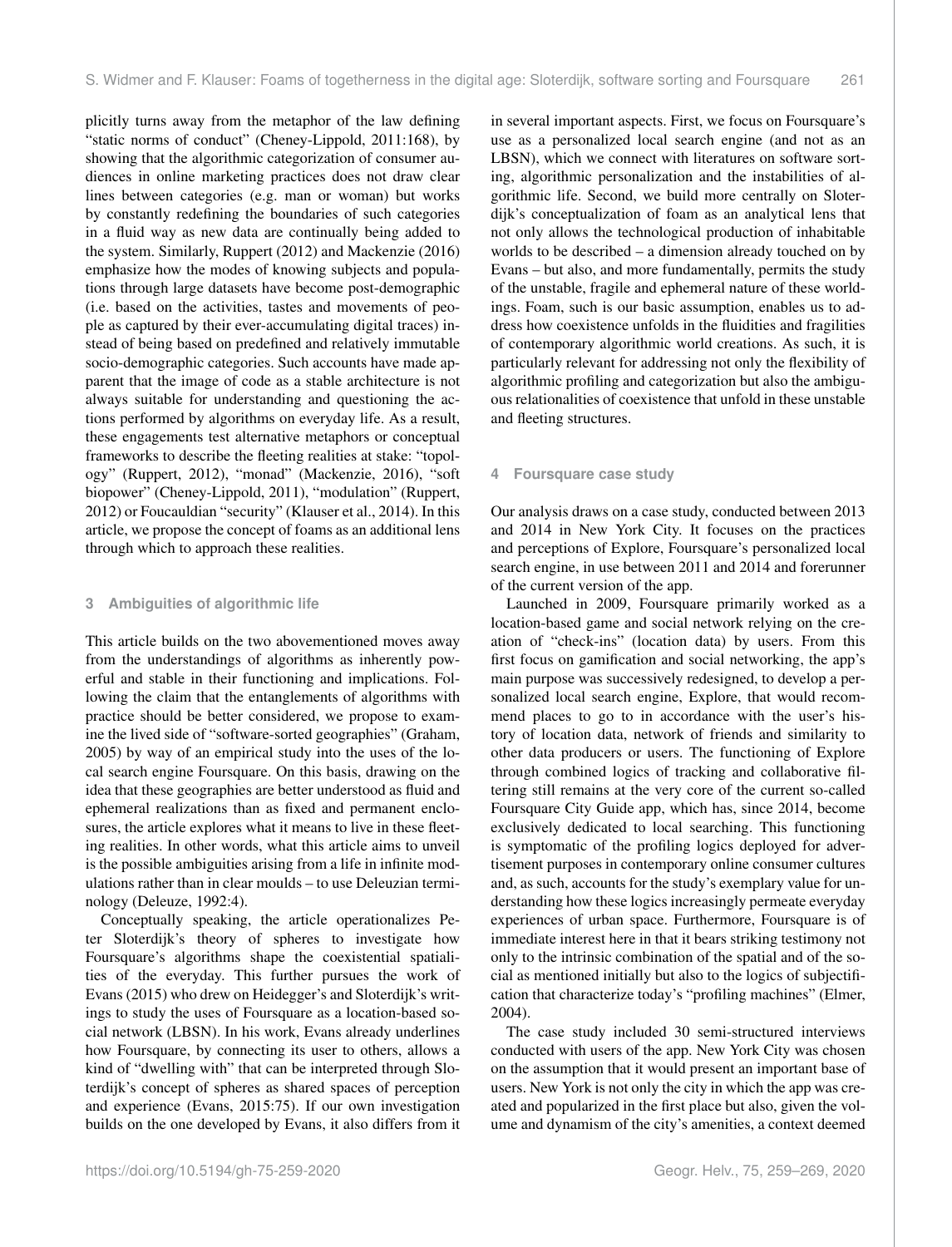to be particularly suitable for the use of local search engines. Following a first series of interviews with Foursquare users, we started different "snowballs" from these initial contacts. Given the plurality of services offered by Foursquare at the time of the fieldwork, interviewees were using the app for different purposes, amongst which resorting to the app as a local search engine featured most prominently. The semistructured interviews, therefore, allowed for the appreciation and study of the ways in which interviewees perceived and experienced the reception of tailored information and how they used, negotiated or contested it to make decisions about where to go.

#### **5 Sloterdijk's theory of spheres**

The work of the philosopher Peter Sloterdijk does not leave its readers indifferent. Whereas his magnum opus, *Spheres*, has started to be discussed across a wide range of academic fields, mirroring the oeuvre's exceptionally rich and multifaceted scope and ambition (Duclos, 2015; Elden et al., 2009; Schinkel and Noordegraaf-Eelens, 2011; Van Tuinen, 2007), it has also been criticized for displaying a problematic and reactionary world outlook (Sutherland, 2019) – a critique that echoes the larger malaise caused by the controversial stances expressed by the philosopher in his media appearances (see Meaney, 2018).

The logics of and reasons for Sloterdijk's controversial reception have started to be discussed elsewhere (Boos and Runkel, 2018; Korf, 2019) and would deserve more extensive analysis. This cannot be our ambition here. Our point is that Sloterdijk's theory of spheres – and his conception of foam more specifically – complement in interesting ways the abovementioned engagements with the software-sorted geographies of the present-day world. In what follows, we further detail this claim.

#### 5.1 Mediated co-inhabitation

The first reason for our interest in Sloterdijk's theory of spheres lies in its overall conceptual perspective. In *Spheres*, Sloterdijk develops a relational and mediation-centred understanding of human beings as "being with something, in something" (Elden, 2011). Conceiving human existence as a matter of co-inhabitation, Sloterdijk approaches the question of "where we are, when we live" through the concept of "sphere", understood as socially created conglomerates of togetherness where human beings find protective refuge (Klauser, 2010:329). Spheres, therefore, are shared interior spaces in which humans find existential immunization from the outside world (Sloterdijk, 2011:28).

Importantly, however, Sloterdijk's main emphasis is not on these spaces as final products but on the processes and modes of mediation that shape these "vital spheric geometries" (Sloterdijk, 2011:11). Sloterdijk's *Spheres* offers a theory of mediation that seeks to explain how coexistence is rendered possible and "where, when and in what medium it occurred" (Sloterdijk, 2016:267).

For our purposes, Sloterdijk's "philosophy of space/spatial philosophy" (Thrift, 2009:120), therefore, offers an overall relational and mediation-centred perspective for the study of how algorithms mediate spheres of coexistence and, connecting with the issue of immunization, of how people inhabit these shared spaces.

#### 5.2 Foam

The second reason for our interest in Sloterdijk's *Spheres* relates to the concept of foam, which we here mobilize as an analytical tool for exploring the relationalities of algorithmic life. Overall, Sloterdijk uses three main spherical metaphors to explore differing relational logics of coinhabitation: (1) "bubbles", referring to the symbiotic relationships of intimate couplings; (2) "globes", expressing the macrospherical imaginaries of political and religious cosmologies; and (3) "foams", describing splintered spheres of togetherness in the contemporary post-holistic world. With the concept of foams, Sloterdijk aims to offer a "plural spherology", inspired – beyond holistic or contractual conceptions of society – by Tarde's monadology and his idea that "everything is a society" (Sloterdijk, 2016:274).

By approaching contemporary coexistence through the metaphor of foam as "multi-celled chaos [in which] constant leaps, redistributions and reformattings [occur]" (Sloterdijk, 2016:48), Sloterdijk provides a spherical interpretation of modern individualism as the outcome of a double process: the dismantling of society into self-centred egospheres on a microscale and the recombination of these entities, on a mesolevel, into wider, polynuclear, though fundamentally ephemeral, aggregations of togetherness.

It follows, first, that coexistence in foams is always to be understood as "co-isolation", referring to the ambiguous state of individuals who "can neither be truly united nor truly separate" (Sloterdijk, 2016:54) in their attempts to inhabit a type of sphericality characterized by self-withdrawal and momentary adjacency rather than by long-lasting solidarity. Second, with the foam metaphor, Sloterdijk also invites elaboration on the volatility, unreliability and, indeed, "liquidity" (Bauman, 2000) of contemporary world creations and conditions of coexistence.

In this type of vital spherical geometry, human immunity can no longer be envisaged as something gained through the devotion to something intimately enveloping or through participation in an all-encompassing whole. Rather, existential protection becomes an individual matter, "the individual contribution of an organism that actively sees to its separation from the environment" (Sloterdijk, 2016:182), marking a shift to civilization characterized by the collapse of old macro immune structures. The fragility and liquidity of the resulting sphericalities of life can be seen as a major deficiency, yet Sloterdijk also emphasizes that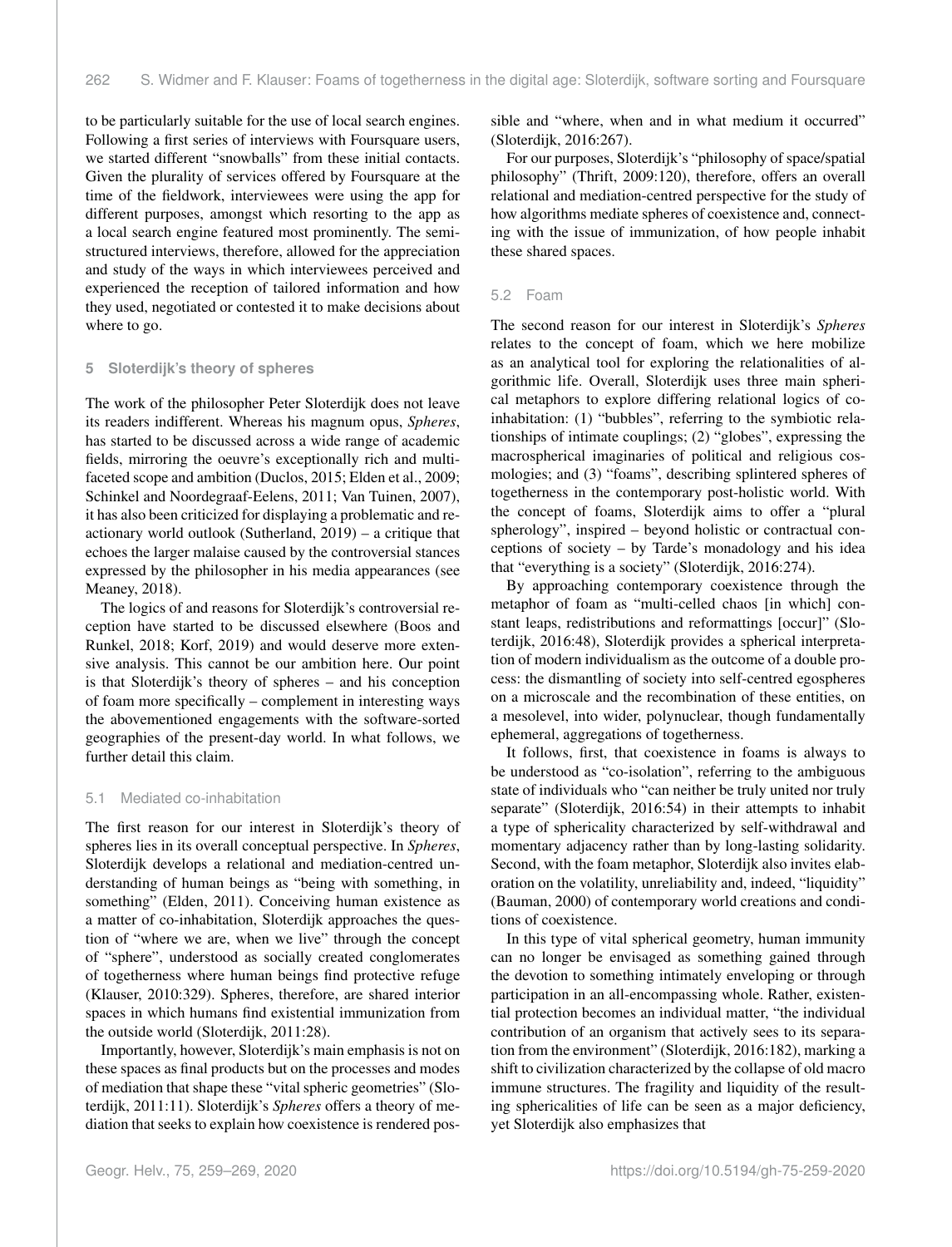the suspended must be understood as a special kind of foundation, the hollow as a fullness in its own right, the fragile as the place and mode of the realest, and the unrepeatable as a higher phenomenon than the serial. (Sloterdijk, 2016:38)

In other words, foams are also fertile, allowing for local improvisations and creativity, and characterized by less deterministic and rigid forms of social affiliations.

In our analysis, we argue that Sloterdijk's depiction of foams as inherently fragile, momentary, yet also creative, spheres of co-isolation merits critical attention not only because of the power of software as a means of classification that connects and separates alike but also because of the inherent fragility and liquidity of the splintered self-containers and social conglomerates produced as a result. As we will show, this double problematic finds expression in a series of ambiguities that characterize the ways in which individuals relate to the spheres of coexistence that they attempt to inhabit on Foursquare.

It is on this level that Sloterdijk complements the existing literatures on the splintering logics of digital life – channelled through notions such as software sorting and algorithmic life. Yet, in turn, these literatures provide a wealth of insights into the exclusionary politics that run through and shape software sorting, a dimension largely unproblematized in Sloterdijk's account of coexistence in the "foam-cell society". Indeed, despite referring to splintered spheres of coexistence, the philosopher never problematizes these as indicators of wider social and political divisions and thus overlooks the power issues and exclusionary dynamics at work. Rather, foams are – quite controversially – contextualized in a world of "pampering", where hardship has disappeared and deficient beings are a "fiction" (Sloterdijk, 2016:651).

Thus, the two literatures must be brought together if we are to understand and empirically address the lived side of the splintering spheres of co-isolation that characterize contemporary algorithmic life. In what follows, this is what we do. Following Sloterdijk's bi-scalar understanding of foams, our analysis is structured into two main parts. First, we explore how Foursquare users live and perceive the egosphere mediated by the app, which is composed of self-referentially tailored spatial information (the isolated side of co-isolation). Second, we investigate how Foursquare users relate to the larger social conglomerates to which they are algorithmically connected (the connected side of co-isolation). Thus, it is by looking at the lived side of the mediated relationships to the self, to others and to space that we explore how life unfolds in these software-sorted geographies.

#### **6 Living the egosphere**

Foursquare implies tracking. The app deciphers each user's location to subsequently provide him or her with personalized recommendations. There is a logic of individuation at the core of Foursquare's functioning, centred on each user's ever-evolving behaviour and, therefore, data generation. The user's digital traces, then, lead to the production of an individual egosphere, that is, an environment offering personalized relations to places, depending on prerecorded preferences and subsequently identified regularities (types of places, kinds of food, price range, etc.). On this level, Foursquare works as a typical example of what Merrin (2014) describes as a "me-dia", that is, an informational device whose "streams and production [are] centred on the individual" (Evans, 2015:76).

Yet, as Gillespie puts it (Gillespie, 2014:173), the app "knows only what it is able to know". In our case, this is a sum of location data, whose patterns and regularities are used to understand "who" the user is. However, as much information remains untranslated in these data, the profiling always results in a partial version of reality and in the production of a fragmentary form of the subject and egosphere. In what follows, we study how the egospheres of Foursquare are lived and perceived by users. We do so by exploring two ideal types of user whose radically divergent experiences of the app underline a first series of ambiguities characterizing contemporary algorithmic life.

# 6.1 The unintentional islander

A number of interviewees did not consciously live the app as a me-dia, centred on their own practices and profiles. For these users, Foursquare was simply indicating the closest and/or the best-rated places around them. Although they identified different criteria, such as distance and ratings, to intervene in the ranking of the recommendations received, they were unaware of the tracking and subsequent personalization going on:

I am not sure [how places are ranked]... I am wondering if it's ... I think it's by the ratings . . . because it looks like it is based on the ratings. I have seen that the rating was higher, but the distance was further . . . so I don't think it is by the distance. (Lisa, 3 August 2013)

These users are unintentional "islanders" (Sloterdijk, 2016), sojourning in their self-referential environment without realizing it. If Foursquare's algorithmic egospheres are based on great efforts of design and technical production, the example at hand actually shows that for many, they are, in fact, characterized by a degree of automatization and opacity that makes it difficult to completely understand what is going on. This resonates with other literatures that have problematized the opacity with which algorithms govern everyday life (Graham, 2005; Klauser, 2017).

These users' unawareness of the app's egospherical functioning was further accentuated by their lack of curiosity about the app's relevance as a local search engine. Interested predominantly in the gaming and location-based social net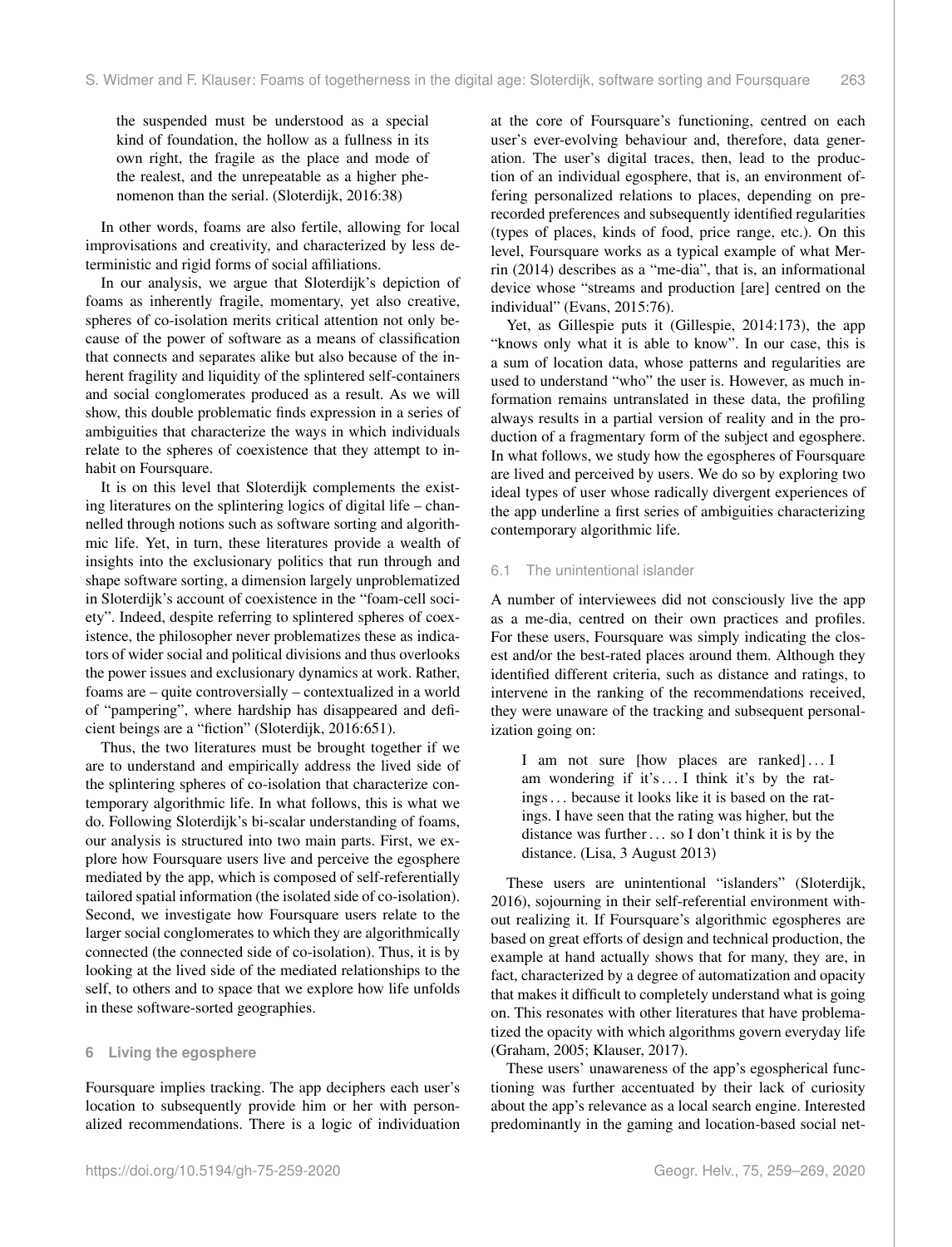working dimensions of Foursquare – still central to the app at the time – these users consulted Explore but in passing and parallel, without acknowledging that the location data produced in their gaming or networking mindsets were influencing the recommendations obtained on Explore.

Interestingly, however, they were well aware of the visibility of their check-in data for other users, leading at times to more playful, if not strategically fake or fantasized, ways of producing and showing off their "locational self" to others. The digital histories of these interviewees, therefore, produced a somewhat blurry and erratic portrait of their actual locational practices:

When I first used Foursquare, I was afraid to check in to a place and maybe someone would find me there. And then I said, well, half of the time I like to play Foursquare as a check-in game to get the badges . . . so if I just check in to a place that I am at, and then check in to four, five others . . . I get them confused. They don't know where I am at. (Camilla, 23 August 2013)

At first, I used to not want to check in to places that I thought were mundane, like I wouldn't check in to a coffee place or a laundry place [but only] if I was going somewhere that seemed interesting or exciting, I would post it. (Daniel, 18 April 2014)

This highlights a first ambiguity in the experience of Foursquare, in which ignorance on one level meets strategic instrumentalization on another, generating an imprecise datadriven egosphere that is largely incompatible with the official "script" (Akrich, 1992) intended by the app's developers, in which check-ins are meant to be reflective of the users' actual preferences and spatial practices. From a user perspective, this resulted in differing, and fundamentally fleeting, degrees and types of interest in the personalized environment created by the app, which remained highly abstract, albeit not completely devoid of critical attention, but, ultimately, misunderstood.

#### 6.2 Islanders by conviction

Other interviewees expressed a very different attitude towards the app and its egospherical functioning. Often, these users had also initially used Foursquare as a gaming or social networking app. However, they had then started to resort to the app for more personal reasons, for lifelogging (i.e. as a personal archive of past locations) and, indeed, for accessing personalized spatial information on Explore. They often referred explicitly to the capacity of Foursquare to know and profile them: "Foursquare knows I love pizza, it knows I have a sweet tooth ... Like ... this is all stuff that I like ... [places] that I would go to!" (Gabriel, 5 September 2013) and "I trust Foursquare more [than Google Maps] because they have four years of check-in data from me . . . I

feel that they know me a little bit better" (Ellen, 13 August 2013). Interviewees of this second user type, such as Gabriel and Ellen, considered their data history to reflect a certain truth about their tastes, a truth that Explore was able to grasp and express in its recommendations. They used the app as a spatialized "ego technique" (Sloterdijk, 2016:544), allowing them to approach space through a "constant return" to themselves and to their past locational habits. The app, therefore, sustained the "auto-symbiosis" (Sloterdijk, 2016:547) of these users, who could reinforce their sense of self in these personalized environments. In this respect, algorithms also worked as "semantic antibodies or idea suppressors" (Sloterdijk, 2016:190) filtering the places that did not match the user's sense of self:

If you search on Google or something, the first thing that pops up, it's always a Starbucks Café because they are everywhere and they are popular. But because I don't go to Starbucks Café . . . I go to places like Gorilla Café; I go to small businesses cafés. If I go to a new town, [Foursquare] is going to find that small, you know, little coffee shop that is not a Starbucks . . . I don't want a map to show me all the Starbucks! I don't care where they are. (Adam, 5 August 2013)

Contrary to the first user type, these interviewees knew that their production of data affected the recommendations they would receive on Explore. As such, they were islanders by conviction, driven by self-centred motivations rather than by any interest in producing check-ins to interact with others in the game or LBSN. Adam (5 August 2013), for example, often mentioned that the more data he produced, the better his profiling would become. "I am mostly active on the app, checking in . . . and that's mainly to make the Explore feature better . . . so yes, [my use of the app] is all kind of related to the Explore feature."

In his intention to "make the Explore feature better", Adam was posting check-ins to become more "algorithmically recognizable" (Gillespie, 2014:184). Not all interviewees were that strategic, but using the app for lifelogging generally made them more inclined to check in to places in a very conscious way, depending on what they thought reflected their actual locational selves. Yet, most of the time, interviewees still struggled to fully recognize themselves in Explore's outputs, which became particularly apparent when they were asked during the interview to launch the app and to comment on the recommendations received. In moving beyond an abstract description of the app, they admitted that their profiling was sometimes completely missing the point. Consider the example of Mark (5 September 2013):

The top three I've gone to frequently, and then I might look at this fourth one . . . and so I might actually click on it and say, "what is this?"... But then like "Barclays centre" . . . that kind of turns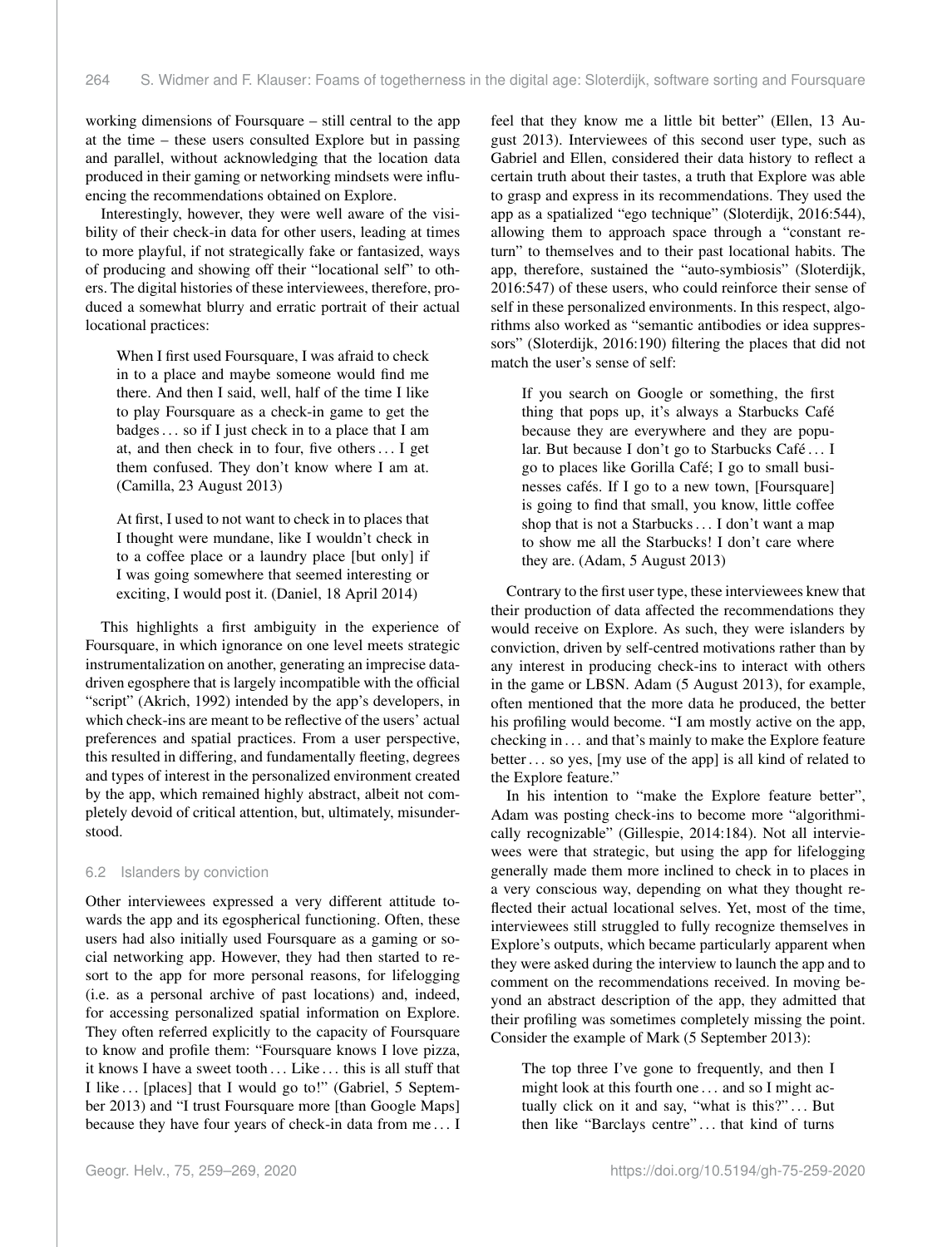me off from the search 'cause that's a stadium! I am not going to go there to hang out on a Thursday night!... those kinds of things turn me off from using Explore because it feels very much not . . . not tailored to me.

Thus, although these users valued the personalized service offered, they still perceived it as being far from coherent and fully relevant. Most of the time, this had come to be accepted as a normal aspect of the Explore experience. Users had internalized the fact that they could not take the recommendations at face value but needed to navigate through them carefully and refine them through repeated and gradually adapted searches, not forgetting to double-check other apps.

We find here another lived ambiguity of Foursquare, related to the tension between the promise of unicity and the standardization and mass production of this unicity. Indeed, Foursquare aims to provide each user with a unique service but does so through automated procedures and standard scripts that overlook the diversity of practices and motivations behind the recorded app uses. Connecting with Sloterdijk's (2016:530–531) account of the serial production of standardized isolation in contemporary housing units, the Foursquare example allows further elaboration on the tension between individuation and standardization from an algorithmic viewpoint, showing that the produced environments are lived in highly ambiguous ways, as things that are both prescriptive and, indeed, subject defining but also inherently limited. With this, we move towards the second broad level of our analysis, relating to the lived side of the mesostructures of contemporary algorithmic life, leading us further in the exploration of the Foursquare case study.

#### **7 Living the social foam**

Foursquare users are not only to be understood as islanders in informational self-containers derived from their previous digital history; they also take part in larger social ensembles in that their history is constantly connected to the activity of other data producers on the platform. These "others" can be all kinds of momentary and context-dependent alterities: a large group of users agreeing on the quality of a certain place; people having proved their "expertise" on the platform; or, as with the case of Foursquare Explore examined here, either users sharing similar spatial practices with the targeted user – what we have previously named, drawing on Gillespie (2014), "calculated publics" – or users defined as "friends".

In what follows, we claim that the combined processes of individuation and association produce yet another basic tension, the one that exists between the constant celebration of the self and the concomitant dependence on fluid affiliations to others. This argument is structured into two main parts, following the distinction between unknown others (calculated publics) and known others (friends). Together, the two

parts shed light on the fluidity, ephemerality and fragility of the ensembles of togetherness mediated by Foursquare. Here, our analysis of the lived side of these ensembles focuses in particular on how our interviewees sought "their immunitary optimum" (Sloterdijk, 2016:500) in these relations and tried to dwell in these unstable and impermanent associations.

## 7.1 Calculated publics – unknown others

Gillespie (2014:188) proposes the notion of calculated publics to emphasize that digital media often invite us "to feel an affinity" with publics that are automatically produced for us by algorithms. This is what happens on Foursquare when users are recommended places to go that have been visited by other users who are calculated as being similar to themselves.

During the interviews, it was not easy to get our participants to talk about these calculated publics. Not all of them realized that behind the recommendation, "People who go to place  $X$ , also go to  $Y$ ", their own check-ins were being crossreferenced with those of other users. When interviewees were aware of these calculations, their representations of these publics remained still rather limited. One of our interviewees referred to "people like me" (Neil, 14 August 2013) and another to "people who like this bar, which I've checked in to a lot" (Ellen, 13 August 2013), and, most of the time, the understanding of these publics consisted of explaining how collaborative filtering worked. It was difficult to generate discourses about these ensembles beyond the only thing that interviewees knew about them: they were composed of people presenting similar check-in habits to themselves. This inability to truly relate to calculated publics echoes the observation made by Crawford in referring to Amazon's book recommendations: "We are shown a calculated public, but we do not know its membership, its concerns, whether or why people loved or hated these books. There is simply a consensus: these books are frequently purchased together" (Crawford, 2016:80).

Dwelling in the relations to calculated publics was, therefore, not an easy task. Not only was it difficult to imagine who were the people comprising these publics and how many of them there were, but also it was difficult to really feel a sense of belonging to these ensembles. Interestingly, beyond the question of calculated publics, some of our interviewees referred to socio-demographic characteristics as factors of identification with other content producers on Foursquare. These quite conventional categories of identity were, therefore, still shaping our interviewees' imagination of what constituted "trustworthy others" on the app. Marina, for instance, did not use Explore because she considered the places and spatial practices of Chinese Americans (with whom she identified) to be underrepresented, whereas the fact that Gabriel imagined Foursquare users to be "young" was precisely a reason for him to trust the content displayed on the local search engine: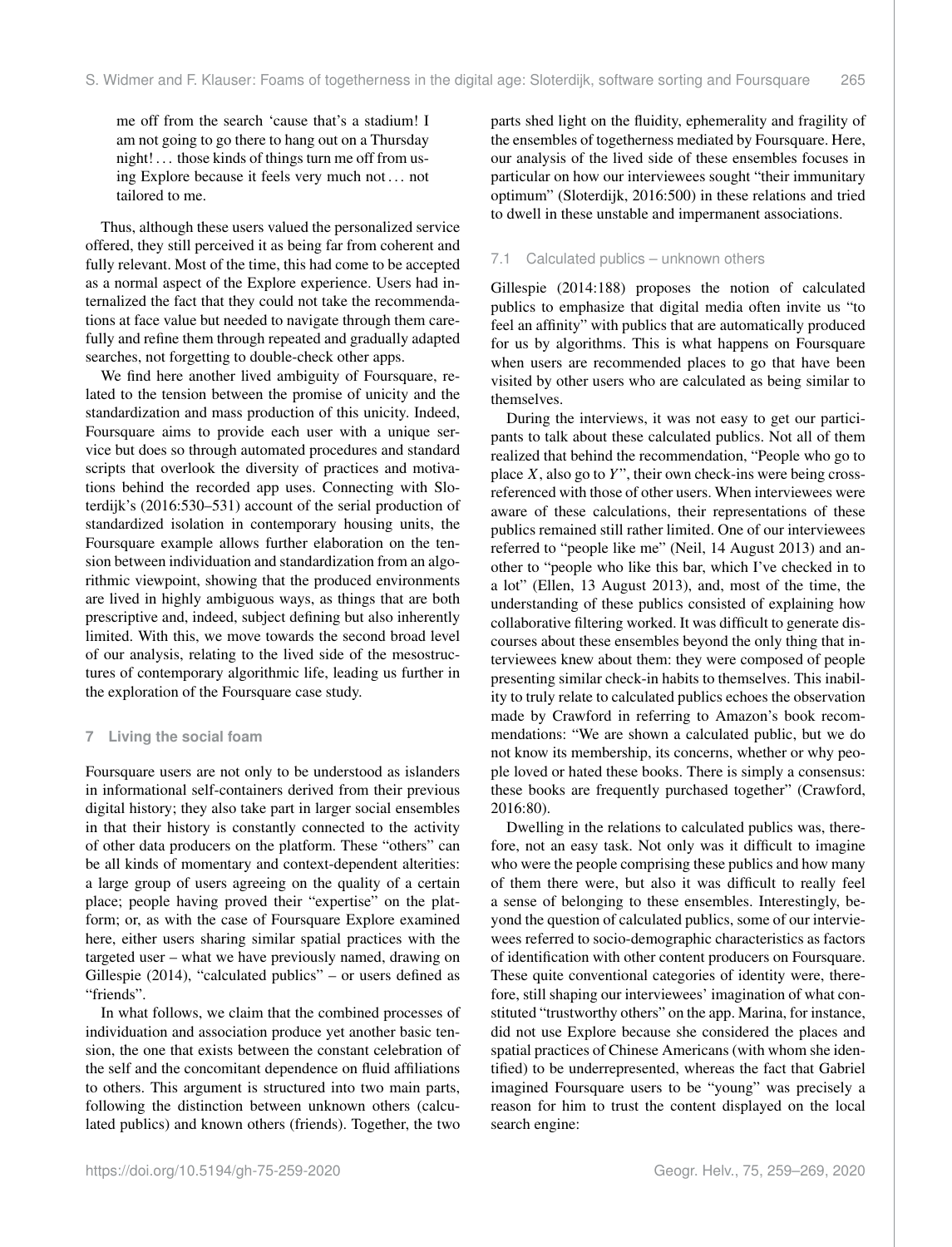If we are using Chinatown as an example  $\dots$  my favourite bakeries that are Chinese bakeries or run by Chinese immigrants are not that likely to be listed on Foursquare. And if I am not looking for that type of experience or place . . . that attracts the very Foursquare-heavy type of group, then ... yeah ... that's why I don't think I have actually gone to that many places purely out of a Foursquare recommendation. (Marina, 23 April 2013)

I feel like you have a better chance to get into something great with the app... because people our age are going to talk about it. (Gabriel, 5 September 2013)

In comparison to these rather classic and stable categories of identification, Explore's calculated publics were characterized by their fluidity and by the variable geometry of their membership. They not only were fluctuating according to the ever-evolving production of data by users but also were composed of different members depending on where the user was launching the app. If the fluidity and ephemerality of social foams seems relevant for tackling these fluctuating publics, our analysis of their lived side indicates that they were not a form of alterity that our interviewees particularly trusted.

#### 7.2 Friends – known others

In comparison to these fluid publics, friends were an element of stability for our interviewees. Therefore, receiving recommendations for places visited by them was one of the main reasons they used and appreciated the app:

I care a lot about what my friends think. And also [following] these pages is helpful. Like Time Out New York, you know, something like that . . . But . . . yeah, the other one isn't that helpful for me. Like "people who like this also like this". It doesn't really ... connect for me. (Kim, 26 August 2013)

Seeing that a place had been visited by their friends was, thus, a sign of confidence for most of our interviewees, who often declared that they chose a place on this basis. As raised by Evans, the concept of sphere as "a shared psycho-spatial immunological edifice" (Schinkel and Noordegraaf-Eelens, 2011:13) seems appropriate for describing the friends-mediated spatial experiences of our interviewees. Interestingly, however, the "shared edifice" was not based on the co-presence of users and their friends or aimed at fostering an interaction between them. The relation to friends on Explore was just serving the user's self-centred interest in finding a suitable place to go. Although many of our interviewees referred to the close relationships they had with some of their friends on the platform, it became clear

that the existence of close ties was not imperative for the selfcentred objective pursued on the local search engine:

Once you see there is a shared interest . . . I feel like you have the history of what they like, you know what you like and you see a lot of commonalities, everything is matching up like  $\ldots$  if I go visit somewhere that they have been to, I would say "hey, Jim and Maria were here, let's try that!" even though . . . I don't know if I've been in the same room ever as Jim and Maria ... I just know we have a lot of shared interests and that allows me to kind of judge . . . I would totally trust their recommendations. (Mark, 5 September 2013)

Although the quite superficial bond described by Mark cannot be generalized to all friendship relations on the app, the "ensemble for cooperation" (Sloterdijk, 2016:567) he ephemerally forms with Jim and Maria is perfectly functional, because what matters is not the cultivation of social ties or a true understanding of who these people are but the possibility of recognizing oneself in their locational practices. In this case, relations to friends are somehow used to reinforce the user's own sense of self, thereby echoing Sloterdijk's (2016:56) observation that "however much [egospheres] might purport to be connected with other and outside things, they initially round themselves off purely in their respective selves."

Although it was easier to dwell in places recommended by friends rather than those endorsed by calculated publics, both alterities were characterized by a fundamental impermanence. Some parts of the city were, indeed, deprived of data produced by members of these ensembles and, therefore, impossible to approach by this route:

My neighbourhood [the Brooklyn Chinatown] is not as frequented . . . it is off the beaten path . . . and so when ... for instance, if I look up some place to go in my neighbourhood, the recommendations aren't as robust as they are here [in Manhattan]. There are still a lot of places that they suggest but they don't always have, you know, "ten of my friends have gone" to each one; and it's usually "one person has gone here", "one person has left a tip there". But it's not as data rich because . . . it's just a little bit more removed . . . so you know in that case you have to go by the tips of strangers . . . which is not as personalized but it's still useful. (Ellen, 13 August 2013)

As suggested by Ellen, in data-poor parts of the city where she could not be connected to places endorsed by her friends, Foursquare's algorithms would indicate places frequented by "strangers", a sort of second-class alterity she nevertheless acknowledged as "useful". Again, this example underlines how users are flexibly connected to different social ensembles (friends, "people like me", strangers, etc.) depending on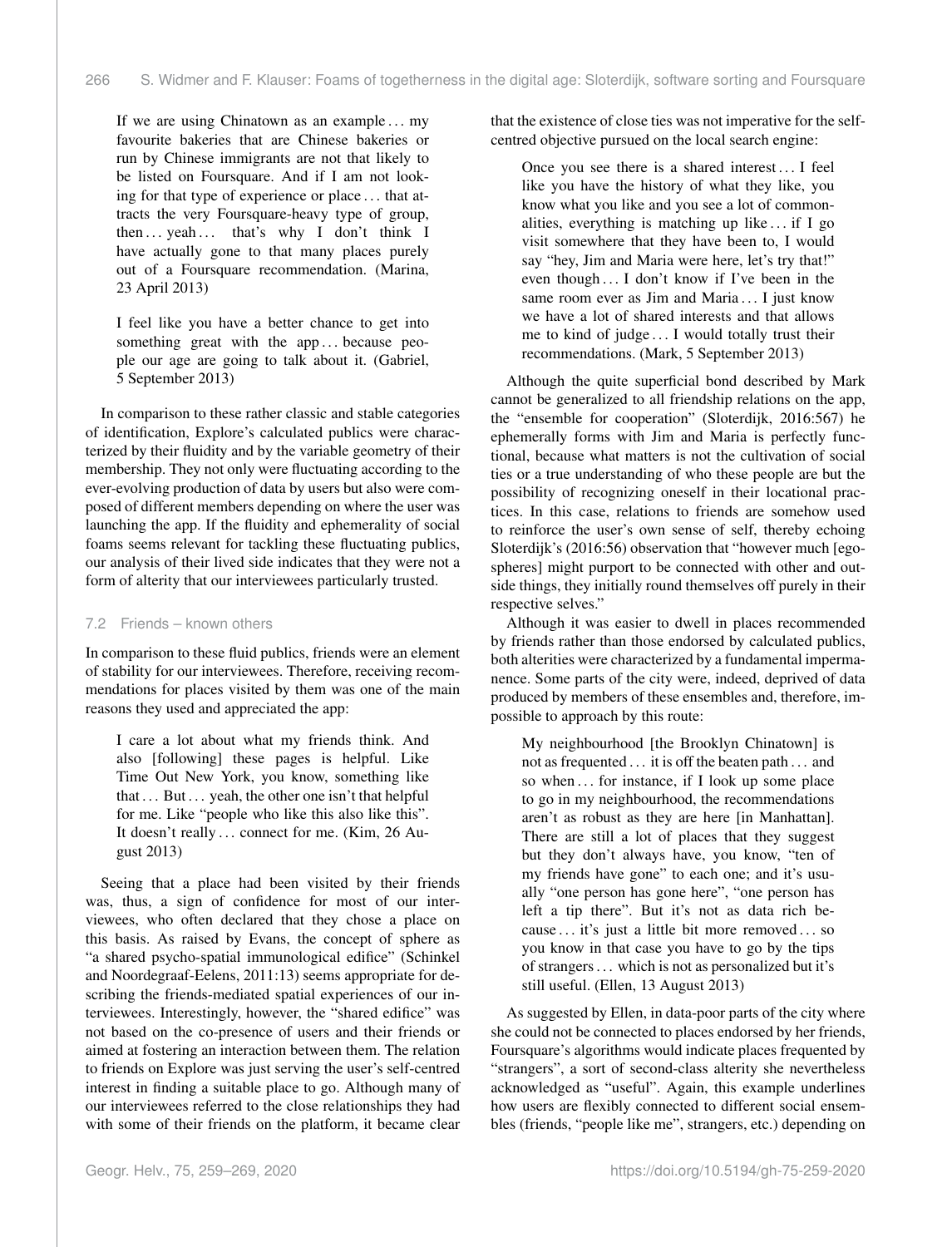their location and on the availability of data produced by others. In this respect, the social geographies of Foursquare's recommendations are constantly evolving, not only temporally, with the continual production of data by users, but also spatially, as the user moves in the city and is flexibly reassigned to new social ensembles. On the lived side of these geographies, as expressed by Ellen, New York City was experienced as a patchy territory made up of data-rich areas easy to approach and personalize and of data-scarce ones, which remained more unfamiliar (Widmer, 2015).

In sum, this second part of our analysis also underlines a lived ambiguity of algorithmically produced social foams. This ambiguity was particularly apparent in the case of calculated publics, characterized by a paradoxical fluidity. On the one hand, these social foams were "fertile" and "creative" (to use Sloterdijk's own terms), in that they did not trap the user in rigid, deterministic and permanent moulds but continually adapted to his or her practices. On the other hand, these social ensembles were difficult to grasp, in their lack of a certain clarity, solidity and continuity. As a result, socio-demographic categories and relations to friends were met with less ambiguity and considered entities that were easier to relate to. Relations to friends were, however, also characterized by a spatial impermanence, experienced by our interviewees when they launched the app in parts of the city less frequented by this alterity.

#### **8 Conclusion**

Together, the two strands of analysis pursued above highlight how complex and ambiguous the experiences and relationalities are that characterize contemporary algorithmic life. Drawing on Peter Sloterdijk's theory of spheres, our account thus moves beyond existing literatures on the socio-spatial implications of software sorting that traditionally overestimate the unitary functioning and implications of governing through code. In contrast, we have made the case for the concept of foam offering a relevant conceptual framework for addressing the inherent fragility, ephemerality and liquidity of the forms of coexistence produced by socio-spatial media such as Foursquare. As shown empirically, the possibilities for existence and coexistence afforded by Foursquare are, in turn, lived and experienced in highly ambiguous ways.

By way of conclusion, it is worth revisiting below some of these lived ambiguities, with a view to developing a wider critique of the power dynamics inherent in contemporary algorithmic life that goes far beyond Sloterdijk's own writing on foam.

#### Ambiguities of co-isolation

Following Sloterdijk's bi-scalar account of the paradoxical state of co-isolation that characterizes togetherness in the foam society, our analysis approached the sphericalities produced by Foursquare on two levels as (1) splintering "egospheres", derived in a self-referential way from each user's ever-evolving generation of data, and (2) larger conglomerates, or "social foams", in which users are connected to differing alterities. Our study has emphasized the need to consider the state of co-isolation hereby created flexible and ephemeral, rather than composed of permanent moulds in which individuals are categorized and sorted along clear lines.

Having to deal with a "multi-celled chaos" (Sloterdijk, 2016:48) is a good way of summing up our interviewees' experiences of living in and with the spherical geometries of Foursquare. Indeed, although interviewees appreciated the services offered by the app, they also experienced it with some confusion, a certain amount of mistrust, and a sense of not being able to dwell confidently in the app's spheres of both tailor-made and cross-referenced recommendations without encountering difficulties. By pointing to the problems to find real clarity in the produced spheres of coexistence, our analysis has, therefore, underlined some of the ambiguities characterizing contemporary algorithmic life. Here, it is worth looking back at some specific and, indeed, symptomatic types of ambiguities highlighted in the preceding analysis.

A first ambiguity was that between unawareness and strategic instrumentalization or, put differently, between ignorance and appropriation. Although this ambiguity was particularly obvious in relation to those users we called unintentional islanders, it applied to all interviewees to some extent. To differing degrees, Foursquare users did not know exactly how the app worked, thereby highlighting the difficulties in elucidating the opacities of algorithmic life. Yet, in differing ways, users also appropriated the app for their own purposes; played with it employing more or less strategic means; and, in doing so, found their own ways of relating to it. This relation, however, remained inevitably limited, riddled with contradictions, and, thus, somewhat in between half-frustrating and half-irrelevant.

A second lived ambiguity of Foursquare resulted from the tension between the app's promise of unicity and the standardization and mass production of this unicity. The point here is that users are provided with their own personalized egosphere but these are produced in highly standardized ways, through predefined algorithmic rules of association and a uniform understanding of what the data generated by users stand for. People lived the resulting limitations of their own egosphere as such and never fully recognized themselves in their own profiling.

Third, this then produced a lived ambiguity between the constant celebration of the self and the concomitant dependence on differing affiliations to others. Social foams were, however, also experienced with ambiguity, particularly in the case of calculated publics. Although being affiliated to fluid, ever-changing and post-demographic publics allowed users to be categorized in less deterministic and permanent and, thus, more open and creative ways, they had trouble in relat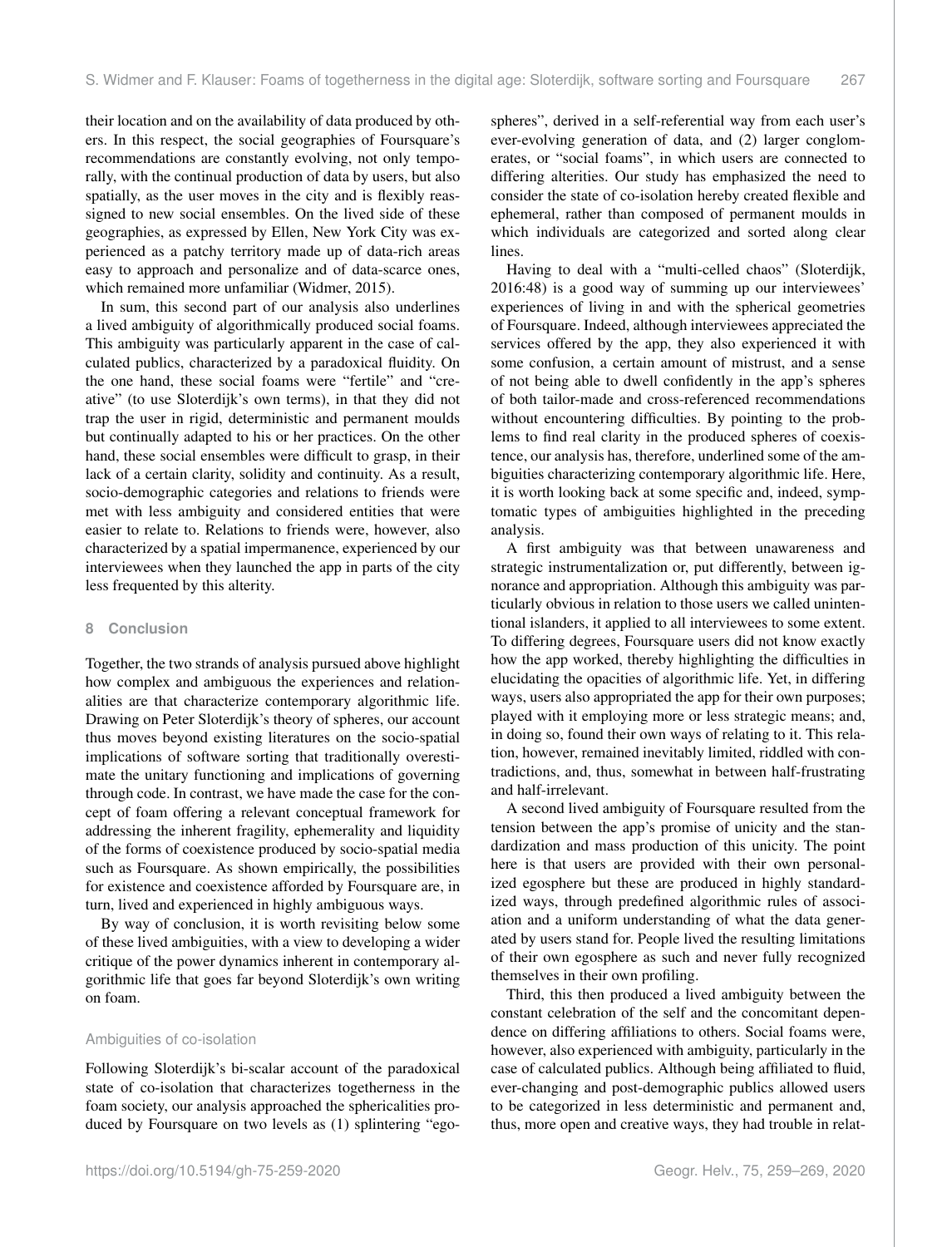ing properly to these ephemeral social ensembles. More stable and clearer forms of affiliation (socio-demographic categories or friends) were considered more trustworthy and, therefore, were experienced with less ambiguity.

In the end, the unclear and unstable environments produced by Foursquare were lived with superficiality and remoteness. Indeed, users' experiences were characterized not only by ambiguities but also by a certain frivolity. Just as foams are light and brought to life through "anti-grave tendencies" (Sloterdijk, 2016:673), Foursquare's spheres of coisolation were experienced with frivolity regarding the exact functioning of the app, the tracking and profiling operated, the types of social relationships maintained through it, and the lack of relevance of some of the recommendations. The use of Foursquare was a world away from "the dogmatism of the serious, the weighty and the necessary" (Sloterdijk, 2016:647); it was "just" about finding places nearby, in quite short and furtive moments of consultation. The politics of algorithmic filtering and data collection were perceived to be remote and absent from such fleeting moments; these algorithmically sorted spheres of coexistence and their ambiguities were, after all, not real "matters".

Therefore, it is also in the very lightness and fluidity and, seemingly, anti-gravity of their functioning and experiences that algorithms exercise their power, which raises important further questions and issues and, indeed, points to another set of important paradoxes. Algorithmic procedures are powerful and deeply entwined in the everyday, but they are also evasive, light and remote; they are pervasive and omnipresent yet also diffuse and superficial and, thus, ultimately, very difficult to understand, to grasp and to question. They increasingly orchestrate everyday life, but the outcomes of this orchestration are not necessarily lived as clear, concrete or lasting. Therefore, not only is it difficult to take seriously what appear to be non-matters without adopting a certain amount of detachment or a degree of frivolity with regard to these issues, but also it is difficult to address such non-matters politically. As Cheney-Lippold put it, if we cannot clearly define or anticipate, nor indeed perceive or experience, the forms of social differentiation produced by algorithms or the ways in which specific categories such as race, gender, income, or age are re-enacted hereby, this means "we lack the vocabulary needed to enact a politics around [them]" and indeed lose the "expressive power" (Cheney-Lippold, 2017:62) to challenge and resist the politics of contemporary "life in media". After all, it is just foam ...

**Data availability.** Due to privacy laws and to protect the identities of the interviewees, the interviews are not publicly accessible.

**Author contributions.** SW conducted the fieldwork from which the empirical insights are derived and wrote the original draft of the paper. The theoretical and analytical reflection of the paper was conducted jointly by the co-authors.

**Competing interests.** The authors declare that they have no conflict of interest.

**Review statement.** This paper was edited by Benedikt Korf and reviewed by two anonymous referees.

#### **References**

- Akrich, M.: The description of technical objects, in: Shaping Technology/Building Society. Studies in Sociotechnical Change, edited by: Bijker, W. and Law, J., MIT Press, Cambridge, MA, 205–224, 1992.
- Amoore, L. and Piotukh, V.: Algorithmic Life: Calculative Devices in the Age of Big Data, Routledge, London, 2015.
- Bauman, Z.: Liquid Modernity, Polity Press, Cambridge, 2000.
- Beer, D.: The social power of algorithms, Inform. Commun. Soc., 20, 1–13, https://doi.org[/10.1080/1369118X.2016.1216147,](https://doi.org/10.1080/1369118X.2016.1216147) 2017.
- Blog Google: Now available: New ways to explore with Google Maps, Posted on 26 June 2018, available at: [https://www.blog.google/products/maps/](https://www.blog.google/products/maps/now-avaible-new-ways-to-explore-google-maps/) [now-avaible-new-ways-to-explore-google-maps/](https://www.blog.google/products/maps/now-avaible-new-ways-to-explore-google-maps/) (last access: 5 August 2019), 2018.
- Blog Yelp: Introducing collections: Handpicked recommendations just for you, Posted on 24 May 2018, available at: [https://blog.yelp.com/2018/05/](https://blog.yelp.com/2018/05/introducing-collections-handpicked-recommendations-just-for-you) [introducing-collections-handpicked-recommendations-just-for-you](https://blog.yelp.com/2018/05/introducing-collections-handpicked-recommendations-just-for-you) (last access: 5 August 2019), 2018.
- Boos, T. and Runkel, S.: Einführung: Die ungeheuerliche Raumphilosophie von Peter Sloterdijk, Geogr. Helv., 73, 261– 272, https://doi.org[/10.5194/gh-73-261-2018,](https://doi.org/10.5194/gh-73-261-2018) 2018
- Cheney-Lippold, J.: A new algorithmic identity: Soft biopolitics and the modulation of control, Theor. Cult. Soc., 28, 164–181, https://doi.org[/10.1177/0263276411424420,](https://doi.org/10.1177/0263276411424420) 2011.
- Cheney-Lippold, J.: We are Data. Algorithms and the Making of our Digital Selves, New York University Press, New York, 2017.
- Christin, A.: Algorithms in practice: Comparing web journalism and criminal justice, Big Data Soc., 4, 391–409, https://doi.org[/10.1177/2053951717718855,](https://doi.org/10.1177/2053951717718855) 2017.
- Coutard, O. and Guy, S.: STS and the city: Politics and practices of hope, Sci. Technol. Hum. Val., 32, 713–734, https://doi.org[/10.1177/0162243907303600,](https://doi.org/10.1177/0162243907303600) 2007.
- Crampton, J.: Cartography: Maps 2.0, Prog. Hum. Geogr., 33, 91– 100, https://doi.org[/10.1177/0309132508094074,](https://doi.org/10.1177/0309132508094074) 2009.
- Crawford, K.: Can an algorithm be agonistic? Ten scenes from life in calculated publics, Sci. Technol. Hum. Val., 41, 77–92, https://doi.org[/10.1177/0162243915589635,](https://doi.org/10.1177/0162243915589635) 2016.
- Deleuze, G.: Postscript on the societies of control, October, 59, 3–7, 1992.
- De Souza e Silva, A. and Frith, J.: Mobile Interfaces in Public Spaces: Locational Privacy, Control, and Urban Sociability, Routledge, New York, 2012.